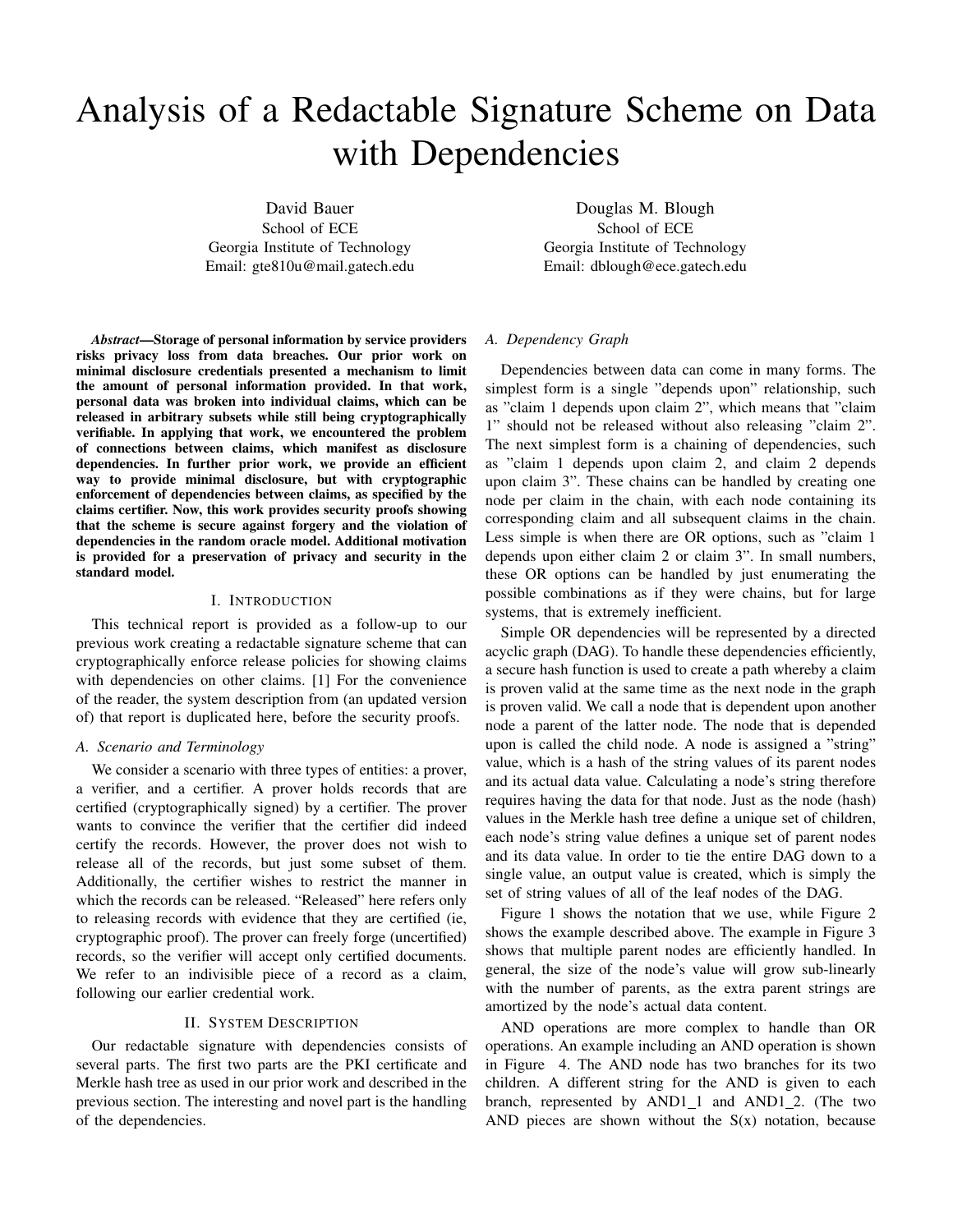







Fig. 2. Simple Dependency Example



Fig. 3. Multiple Parents



Fig. 4. Combining AND and OR

they aren't actual vertex nodes in the graph.) When the two branches are XORed together, the result is the actual value of the AND node. For an n-input AND, this is done by generating n-1 random values (each the size of the output of the hash function) and using them as the values for the first n-1 branches. The final branch is the XOR of the rest of the branches and the AND node's value. All of the randomly generated values are included in the string that is hashed to get the AND node's value (to prevent any linear combination attacks against the XOR combination). This is a simple  $(n, n)$ secret sharing scheme, which requires the strings of all of the AND node's children to be known to reconstruct the value of the AND node itself. The example also shows how the OR nodes disappear, because their value is equal to their parents' value.

As an example of requiring combined AND and OR dependencies, imagine a table of claims, with each column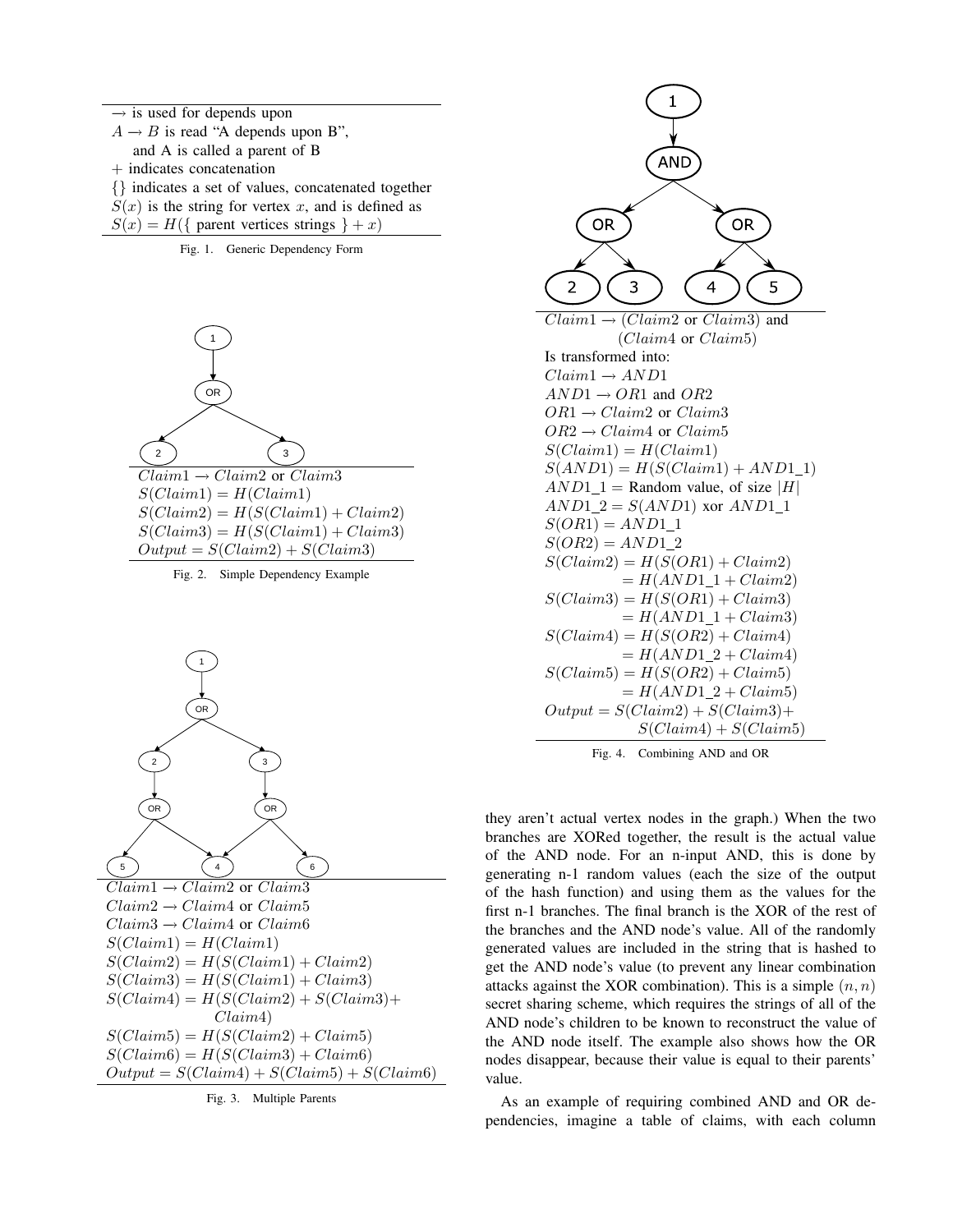Prover provides:  $Output = S(Claim2) + S(Claim3) +$  $S(Claim4) + S(Claim5)$  $S(Claim2) = H(AND1_1 + Claim2)$  $S(Claim4) = H(AND1_2 + Claim4)$  $S(AND1) = H(S(Claim1) + AND1_1)$  $S(Claim1) = H(Claim1)$ 

Verifier checks:  $Output$  is signed (in the hash tree) All hash values are correct  $S(AND1) = AND1_1 \text{ xor } AND1_2$ 

Fig. 5. Showing claims 1, 2, and 4

containing a different type of claim. Consider the rule that to access an element of the first column requires also showing (at least) one element of every other column. Using our method, this requires a graph containing one node for every element in the table, a single AND node, and one OR node for each column but the first two.

Certain dependencies are not handled by our current approach, including some cyclic dependencies, negative dependencies, and operations that cannot be represented as a combination of ANDs and ORs. We do not believe that negative dependencies between released claims is meaningful, since the prover could always perform multiple, independent showings of the signed documents. Cycles are, in general, prohibited, although we handle simple cycles that are not interdependent on other sets of claims by collapsing the entire cycle into a single claim.

#### *B. Protocols for Usage*

In general, a set of claims will have some claims with no dependencies and other groups of claims that are interdependent. To handle this situation, we combine the structures described in the previous subsection with the hash-tree-based redactable signature scheme from our prior work. Each group of inter-dependent claims is represented by a DAG and a single signed output value is generated for each such group. Each of these signed output values then becomes a node in the overall hash tree, along with each of the claims that have no dependencies associated with them. As in the prior approach, the certifier signs the root value of this hash tree and places it in a PKI certificate.

To show a claim that has dependencies requires showing more claims to fulfill those dependencies. We refer to a claim and one set of additional claims that fulfills the dependencies as a chain. The term "chain" is not strictly accurate, since the chain will have multiple branches if it has any AND nodes, and those multiple branches may even connect together (ie, not a tree). There can be no loops, per the constraint that dependencies must be in the form of a DAG.

As an example, consider the graph of Figure 4 and the case of showing "Claim1", "Claim3", and "Claim4". The prover must provide to the verifier the input strings that were hashed to create the string values of each of the claims being shown and the AND node on the path, along with the (signed) output value. The input string for a claim node includes the actual data of that claim, so the data for the three claims is included in what is shown. Figure 5 summarizes what the prover shows and what the verifier needs to verify. The only additional values given to the verifier that are not used are  $S(Claim4)$ and S(Claim5). These are the string values for the other two leaf nodes, and contain just the hash output. Under the assumption that the hash function is secure (can't be inverted and doesn't leak data), then no data is leaked by these extra strings, except for the knowledge of their existence.

#### III. SECURITY

# *A. Threat model*

The primary threat our system is designed to resist is the prover and verifier collaborating to cheat the certifier, by violating the dependencies on showing claims. In this case, security is done on a "can prove" basis, where it doesn't matter how the certified data is proven. In particular, the verifier does not have to follow established protocols or intentions. (Put simply, we do not assume that the verifier is an honest player in the system.) We refer to the verifier as suspicious (of the prover), but rule-breaking.

#### *B. Definitions*

Definition 1. A *node* is an unambiguously parseable set of hash values plus a single claim. Each hash value is the hash of another node in the structure or an AND node secret share.

Definition 2. A node is a *leaf node* if it is contained in the specially defined list of leaf nodes. If a leaf node's hash value can be found in any node in the structure, the entire structure must be considered invalid by the verifier.

Definition 3. A non-AND node is *accepted* by a verifier if it is in the list of leaf nodes, or if its hash value is found in an already accepted node. An AND node is *accepted* if its hash is created by combining shares from already accepted nodes. A claim is *accepted* if it is in an accepted node.

Definition 4. The *directed acyclic graph (DAG)* consists of all nodes reachable when starting from the list of leaf nodes.

Definition 5. A task is called *possible* if and only if it is computationally feasible.

#### *C. Forgery*

Forgery covers all cases where the verifier is convinced that a claim is certified by a particular entity, when it was not. Forgery covers several different problems, depending on what part of the system is attacked. For example, a forger can try to attack the hash function to create a bad final or intermediate value. A secure hash function will prevent this type of attack.

Overview: the structure of the system is a signed DAG. It is shown that a verifier will only accept data if it was in the DAG when the DAG was created/signed and that a creator will only sign a DAG when all data in it is known.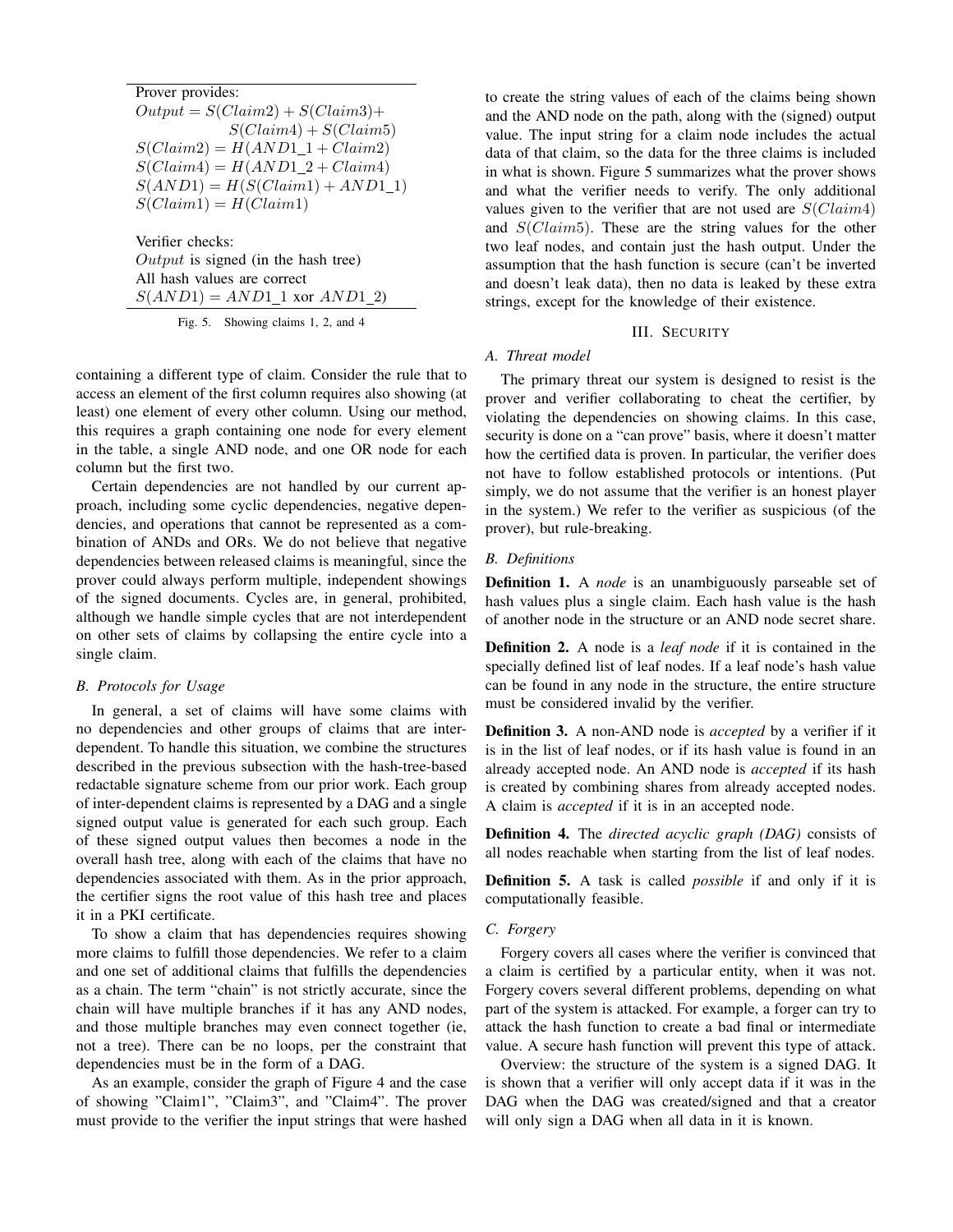Theorem 1. *The verifier will only accept as valid data items that were known to be in the structure by its creator.*

# *1) Assumptions:*

- A collision-resistant hash function is used.
- The set of leaf nodes is fixed via a digital signature. The use of a redactable signature, such that not all leaf nodes are known to the verifier has no impact on our proof.
- The structure and type of a node is known and unambiguously parseable.
- The certifier will not put in hash values of nodes for which the contents are unknown.
- The certifier will not put a malformed node into the DAG.
- The "random" values used for AND nodes are generated by the certifier (and are not accepted from another entity).
- The hash function may be modeled as a random oracle [2] (for AND nodes).

*2) Without ANDs: Proof:* First, by the collision resistance assumption on the hash function, it is not possible to create two nodes with the same hash value but different contents. By definition, a leaf node will be accepted if and only if its hash is in the list of leaf nodes and a non-leaf node will be accepted if and only if its hash is given in an already accepted node. By induction, a node will be accepted if and only if it is either in the list of leaf nodes or connected to a node in the list of leaf nodes via a chain of accepted nodes, i.e., it is in the DAG.

A node's value and therefore hash depends on the hash values of the nodes to which it links and the claim it contains. Therefore, a node's value cannot be computed without the hash of the nodes to which it links already being known. By induction, a node's value cannot be computed without the hash of all nodes 'down' from it in the DAG being known. Since this applies to all nodes, it applies to the leaf nodes. Thus, the set of leaf nodes cannot be computed without knowing the hash values of all other nodes in the DAG. By assumption, the creator of the structure will not accept the hash value of a node without also knowing the contents. Thus, since the hash values of all nodes in the DAG must be known, the contents of all nodes in the DAG must be known. And since the verifier will only accept nodes in the DAG, the verifier will only accept nodes known to be in the structure at creation time, and thus data items that were in the structure at the time of its creation.

#### *3) With ANDs:*

Lemma 1. *Given a secure hash function H that may be modeled as a random oracle, a list of values* {x} *in the domain of H such that*  $|\{x\}| \ll \ll |H|$ *, it is not computationally feasible to find a set of values*  $\{y\}$  *such that*  $x' = H(\{y\})$ *xor*  $\{y\}$ *, where*  $x'$  *is any element of*  $\{x\}$ *.* 

*Proof:*  $H({y})$  is a completely different random value for each different  $\{y\}$ . XORing in non-random (but chosen ahead of time) values can't make the output any less random. Thus,  $H({y})$  xor  ${y}$  is still a random value for each different  ${y}$ . The probability of such a random value appearing in  $\{x\}$  is  $|\{x\}|/|H|$ , which is very small in a practical system.

*Proof:* By the assumptions of a secure hash function and a reasonable generation of (pseudo) random values for AND nodes, it is not possible to find a node that hashes to any of the "random" values. Similarly, it is not possible to find a node that hashes to the parity value for an AND node. Thus, it is not possible to fake a non-AND node from the values and constructions provided for AND nodes. An AND node itself has a specific form. By the assumption of unambiguous nodes, an AND node cannot be mistaken for a non-AND node. By the definition for accepting an AND node and the assumption that a certifier will not put a malformed node into the DAG, an AND node is accepted if and only if the self-check values contained in it and the parity value are all given in already accepted nodes. (Since it is trivial to forge an AND node if one of the check values may be freely determined, a sincere verifier cannot accept an unverified/unaccepted check/parity value.) The case of forging an AND node using only accepted values is equivalent to the case given in Lemma 1, but with  $\{y\}$ constrained to come from the same list as  $\{x\}$ . As such, by Lemma 1 it is not possible to forge an AND node from already accepted values. Since it is not possible to forge either an AND or non-AND node using the AND node constructs, the addition of AND nodes does not allow any forgery not already possible. But, it was already shown that in the case with no AND nodes, it is not possible to get any forgery accepted.  $\blacksquare$ 

#### *D. Loss of Privacy*

A loss of privacy occurs when the verifier learns something that the prover doesn't mean to show.

In the system, there is only one place where additional information is given out: the hash value of some nodes that the prover doesn't show will still be given to the verifier. This could allow an attacker to perform a dictionary attack against a node, except that random padding makes such an attack infeasible.

#### *E. Violation of Dependencies*

A violation of dependencies occurs when the prover can convince a suspicious, but rule-breaking verifier that the creator certified a claim (which is in the structure), without respecting the dependencies that the signer expected to be enforced.

- *1) Additional Assumptions:*
- The "random" values must look random, such that it is not possible to find a (simple) generator that will produce the AND values.

*2) Without ANDs: Proof:* From the previous proof against forgery, it is already known that an attacker cannot get a verifier to accept a node which was not in the DAG when the creator signed it. A node (in the DAG) will not be accepted by a verifier unless the hash of that node is given in an already accepted node, a leaf node, or an accepted partial node. An accepted partial node is the case where a prover can convince a verifier that a bit of data is part of a valid node, without showing the whole node. Under the random oracle model of a